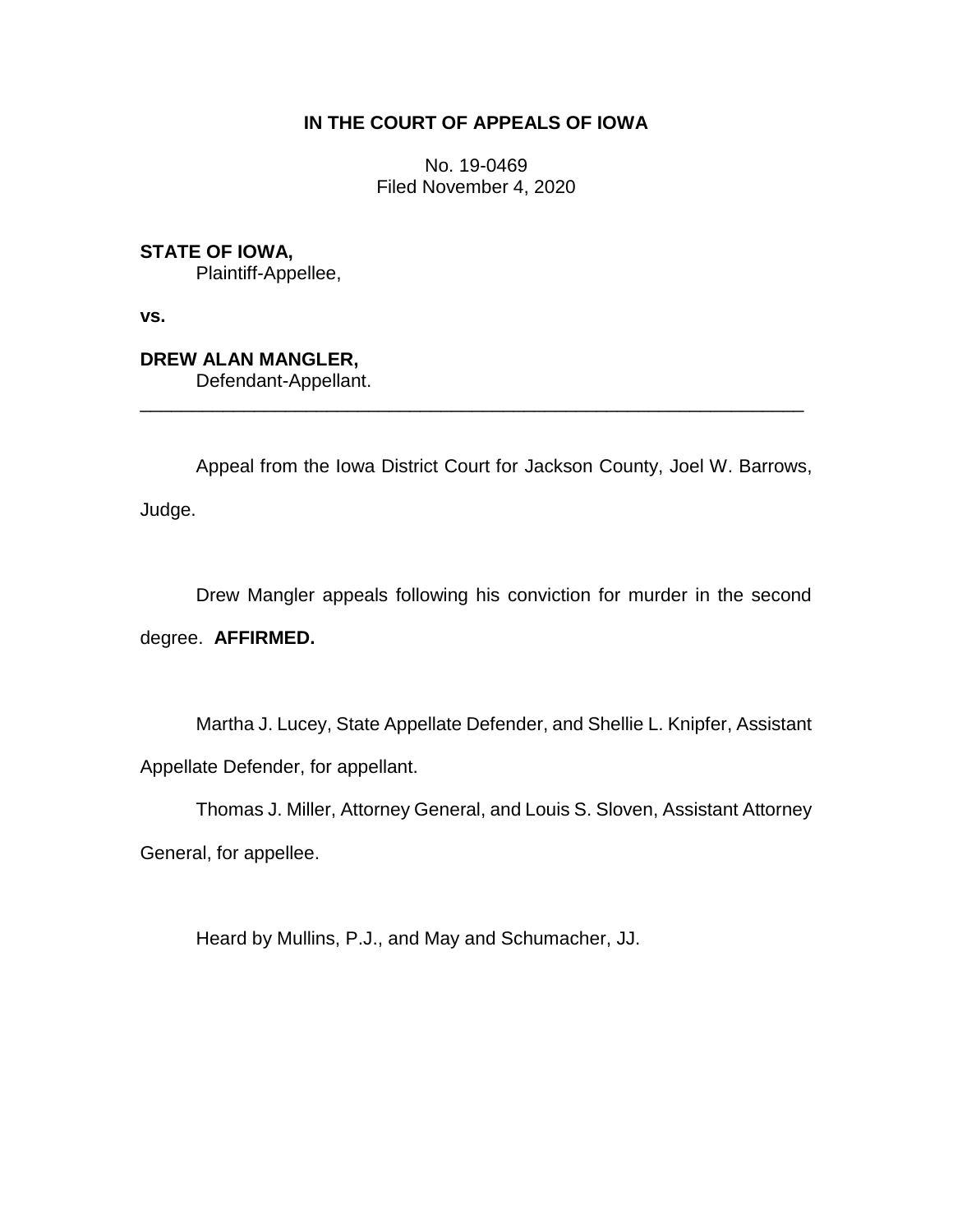### **MAY, Judge.**

Someone killed James Remakel by stabbing him thirty-two times. The State charged Drew Mangler. A jury convicted Mangler of murder in the second degree. Mangler challenges his conviction on four grounds, arguing: (1) there is insufficient evidence that he is Remakel's killer, (2) a jury instruction was misleading and confusing, (3) some evidence was improperly excluded, and (4) he is entitled to a new trial because of a *Brady* violation.<sup>1</sup> We affirm.

#### **I. Facts and Prior Proceedings**

James Remakel lived in Bellevue, Iowa. He had "a very serious back condition." For the most part, he was homebound, relying on others for help around the house. And he received home deliveries for much of his material needs.

On December 18, 2016, Richard Steines spoke with Remakel on the phone. They made plans for Steines to bring Remakel a meal on Christmas Day. When Steines arrived on December 25, he found Remakel deceased. The back door was broken and hanging open.

#### **A. December 25 Investigation**

Bellevue Police Department Officers Josh Kilburg and Ryan Kloft investigated Remakel's house on Christmas Day. When they pushed open the back door, part of the doorframe fell to the floor. They "immediately noticed the overwhelming smell of death and decay" and believed Remakel had died from "a medical issue." Remakel's body was in his bedroom. After confirming Remakel

<sup>1</sup> *See Brady v. Maryland*, 373 U.S. 83 (1963).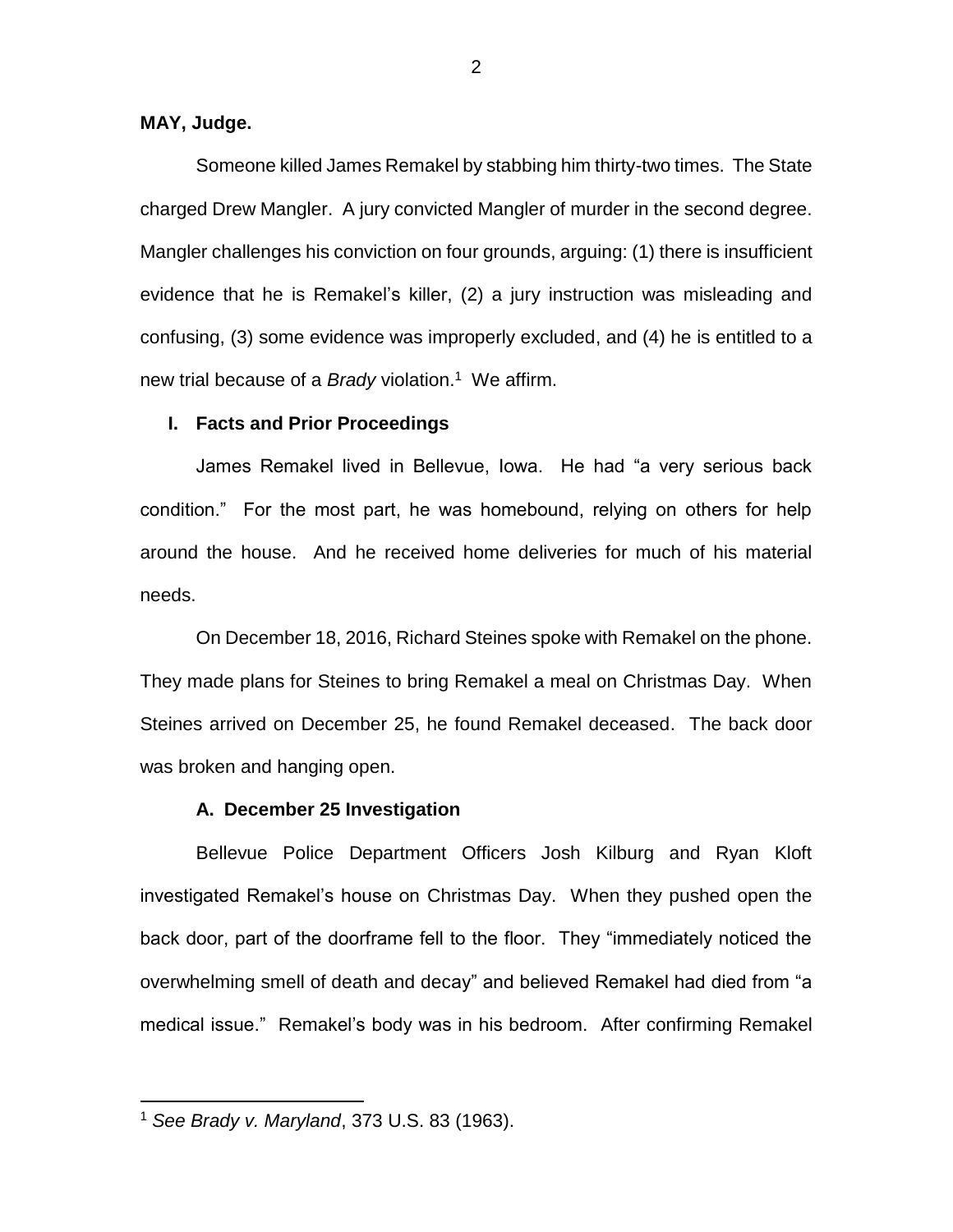was deceased though, the officers did not inspect Remakel's body further due to the distressing smell. When the county medical examiner saw Remakel's body, he advised that it was "a crime scene." Police then contacted the Division of Criminal Investigation (DCI) and "taped the entire lot off." However, personnel had already walked through the kitchen.

Investigators found "damage to the actual striker plates" on Remakel's door and "a possible footwear impression" on two different doors, suggesting the doors had been kicked in. There was blood in the bedroom, the kitchen, and the bathroom. All DNA samples from the house matched Remakel's profile.

In Remakel's bedroom, there were locked dresser drawers that had been forced open. Inside, investigators found three bank bags with coins inside and various prescription-drug bottles (some empty, some with pills inside).

No usable fingerprints were found in Remakel's home. But investigators did record twenty-six footwear impressions from the flooring and two doors.

Remakel's autopsy revealed that he "sustained thirty-two sharp-force injuries." The medical examiner testified that "simply he bled out." Remakel's body showed signs of decomposition, meaning he "had been dead a few days prior to December 25." The medical examiner could not "give an exact day." But phone records, utility records, and witness observations suggested Remakel died on December 19 or December 20.<sup>2</sup>

<sup>2</sup> Remakel's phone records showed that he "neither made nor answered any call after 7:26 p.m." on December 19. Records show his water usage dropped to zero after December 19.

A department-store employee spoke with Remakel on the phone on December 18 to arrange a return through FedEx. A FedEx driver received "no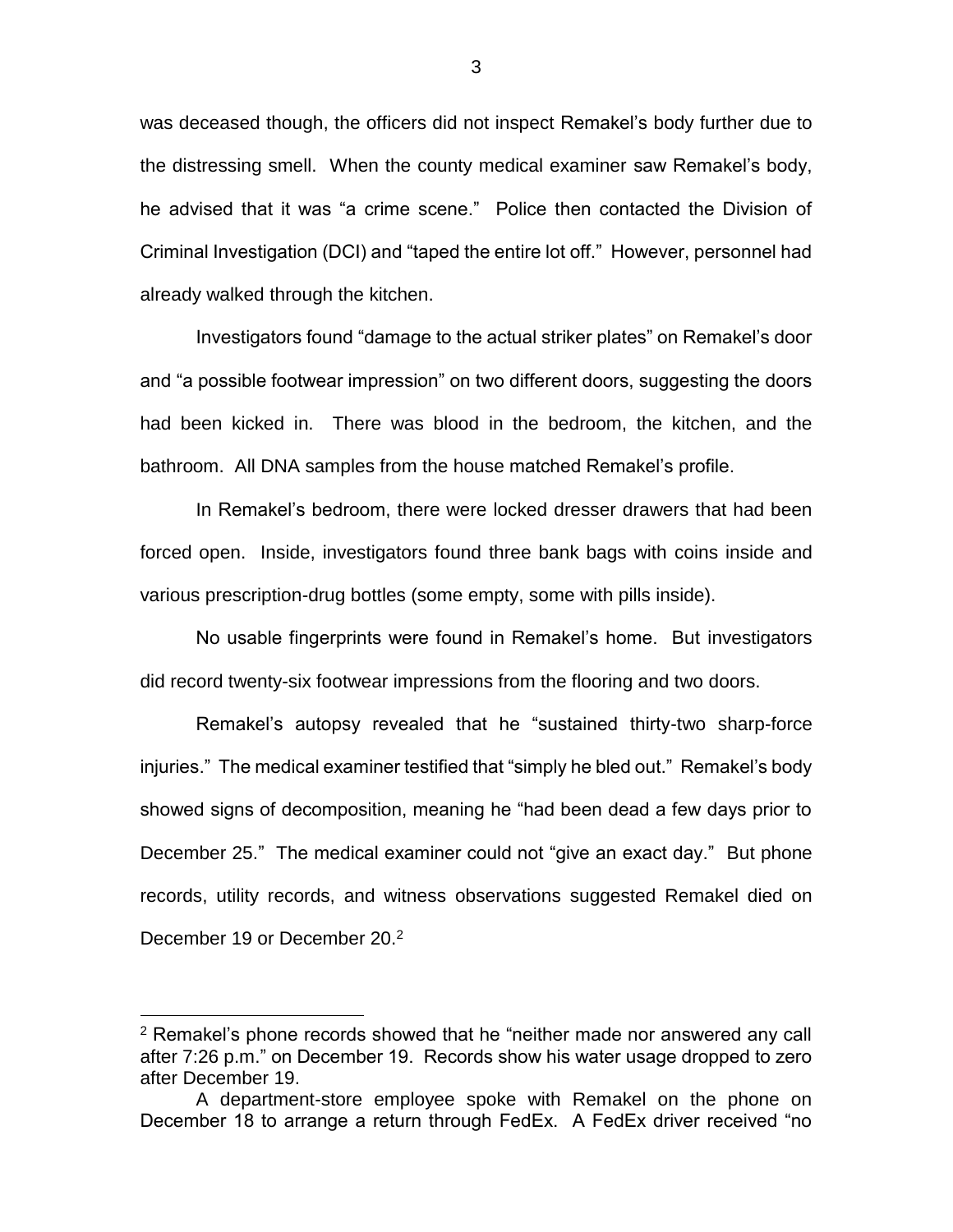Investigators interviewed witnesses with known connections to Remakel. On December 27, a DCI special agent interviewed Mangler. Mangler told the agent he used to do odd jobs for Remakel for \$10 per hour in cash but quit in March 2016. Mangler claimed he had not spoken to Remakel for months. Mangler said he went to Bellevue on December 23 or December 24 but "those two times were the only recent times he had been there."

As it turns out though, Mangler was also in Bellevue on December 19 and

December 20.

 $\overline{a}$ 

### **B. The Night of December 19**

On the night of December 19, Mangler met his friend, Brady Hutchcroft, at

the Bellevue bar where Hutchcroft worked. They took Hutchcroft's car to Ryleigh

Perkins's residence in Bellevue. They arrived sometime after 8:00 p.m. The three

response at all" from Remakel's home on December 22 despite two loud attempts that day.

John Hoff, one of Remakel's acquaintances, testified that he drove by Remakel's house on December 21 or December 22. He saw "a package on [Remakel's] front door, front step." Hoff knew Remakel "never used the front door," so he picked up the package and left it inside the back porch. He did not look into the kitchen or go past the back porch. But he did find it abnormal that Remakel did not greet him in the kitchen, as that was his normal spot in the house.

Remakel had an order of "thick-cut ribeyes" from Bender's Foods that he was supposed to pick up on December 21. The meat-counter manager testified that Remakel was a regular customer who "pretty much always picked [his orders] up on the day that he said he was going to." Peter Connolly, a volunteer in the community, was scheduled to pick up Remakel and drive him to Bender's Foods on December 21. Remakel did not answer the door or his phone when Connolly called him. And no one picked up Remakel's order.

However, on December 20, LouAnn Scheckel attempted to deliver Remakel's prescriptions to his house. As usual, she knocked and then walked into the house calling his name. She walked through the hallway to the bathroom. But did not find Remakel, so she left with the prescriptions. Scheckel testified that she did not see anything out of the ordinary in Remakel's home. But there was no evidence that she went into Remakel's bedroom, where he was found on December 25. And she admitted that she did not make detailed observations.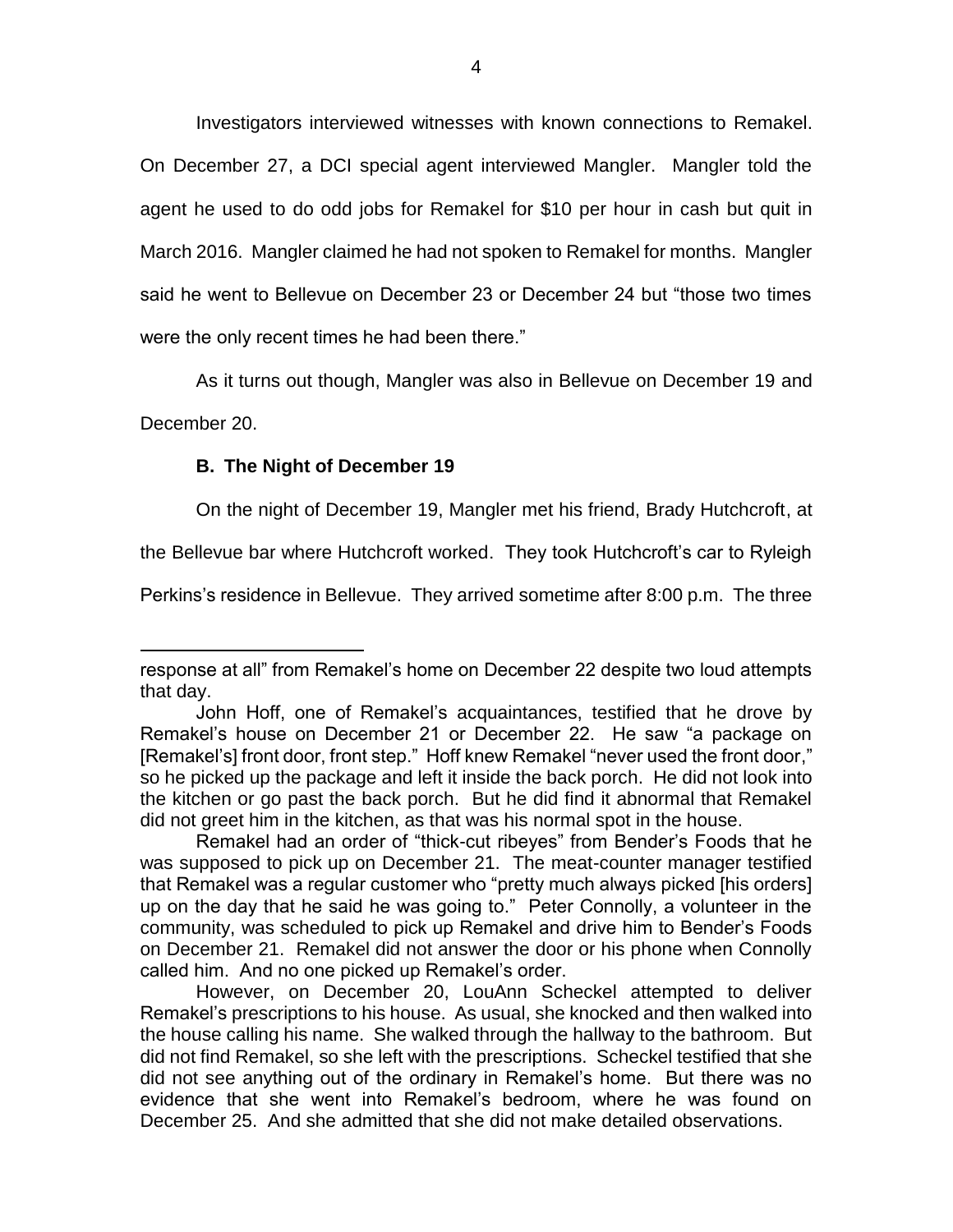drank beer, smoked marijuana, and played video games for about two hours. Then they went to Hutchcroft's house—also in Bellevue—to drink more beer and hang out.

At some point in the evening, Mangler left Hutchcroft's house by himself on foot. Perkins testified that he thought Mangler left around "10:00 p.m." Perkins told investigators he thought Mangler was going to get cocaine. And Hutchcroft told investigators he thought Mangler was getting marijuana. But Mangler did not return with either drug.

Laverne Jackson lives on the same block as Hutchcroft. Around 11:00 p.m. that night, Bellevue Police Officer Brent Roling received a call from Jackson. She said Mangler "came to her residence, came into the house, and . . . he was unwanted at the residence at that time." Jackson's sister was present when Mangler arrived. She testified that Mangler "just barged right in the door." Jackson yelled at Mangler that she did not want him there and pushed him out of the door. Mangler left shortly after the encounter. So Officer Roling patrolled the area around Jackson's residence.

One or two hours after Mangler left on his own and walked around Bellevue, Mangler returned to Hutchcroft's house.<sup>3</sup> Hutchcroft's house is only five blocks from Remakel's home.

After Mangler returned, Mangler, Perkins, and Hutchcroft went back to Perkins's residence to get his car. Perkins testified that at that point "it had to have

 $3$  Perkins testified that Mangler was gone for "over an hour" and it might have been an "[h]our and a half." Hutchcroft testified that Mangler was gone for "an hour and a half, maybe two hours."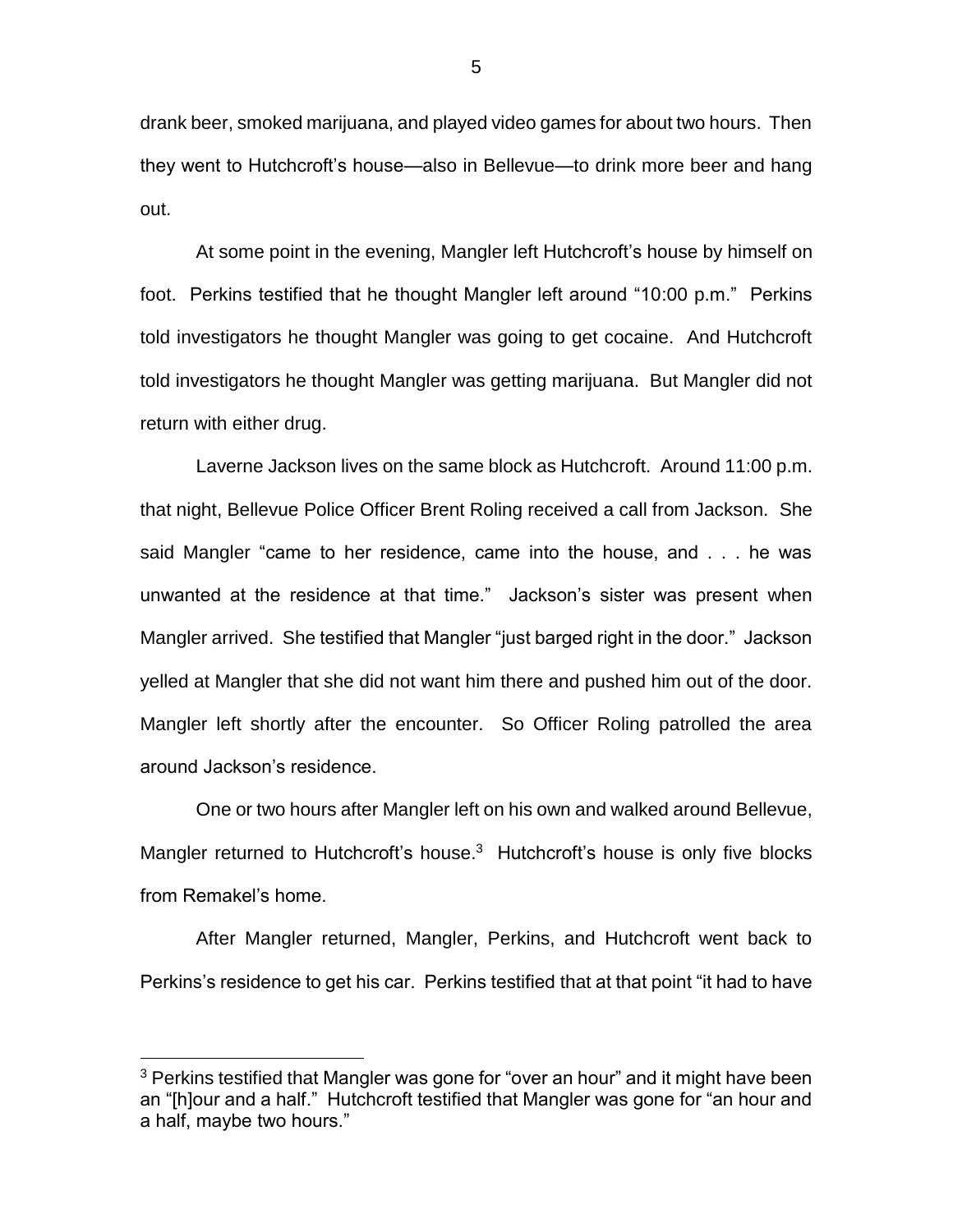been close to midnight." They planned to go to Maquoketa to find drugs, but Perkins's car was plowed into a snowbank.

Around 1:45 a.m., Officer Roling found Mangler, Perkins, and Hutchcroft all "trying to get a car out of a snowbank." At this point, Mangler, Perkins, and Hutchcroft were near Perkins's residence—about six blocks from Remakel's home.

Officer Roling asked Mangler about his visit to Laverne Jackson's house. Mangler told Officer Roling that he "just stopped in, hadn't seen [Jackson] in a while, just stopped in to say hi, wish her a [M]erry Christmas." Officer Roling did not arrest or detain anyone. So Mangler, Perkins, and Hutchcroft pushed the car onto the road and continued to Maquoketa.

On the way to Maquoketa, Mangler gave Perkins money for gas. Perkins testified that Mangler had a wad of cash "in the vehicle as we were traveling to Maquoketa." The cash consisted of "\$20s" and "at least one \$50."<sup>4</sup>

### **C. December 20 and After**

 $\overline{a}$ 

On December 20, Mangler and Hutchcroft went to a pawn shop. Mangler bought a snowboard for \$160.49. He paid with \$200 in cash.

<sup>&</sup>lt;sup>4</sup> Perkins testified that he was "pretty sure" Mangler had the money at the beginning of the night, but he did not remember seeing the wad of cash at his residence. During Perkins's first interview with investigators, he said he did not remember seeing Mangler's wad of cash until after Mangler left Hutchcroft's house by himself. But during his second interview with investigators, Perkins recalled that—before going for his walk—Mangler told him and Hutchcroft he was going to find some cocaine. And Mangler showed them the wad of cash to explain how he planned to pay for it. But Perkins admitted that he talked to Mangler and others before this second interview.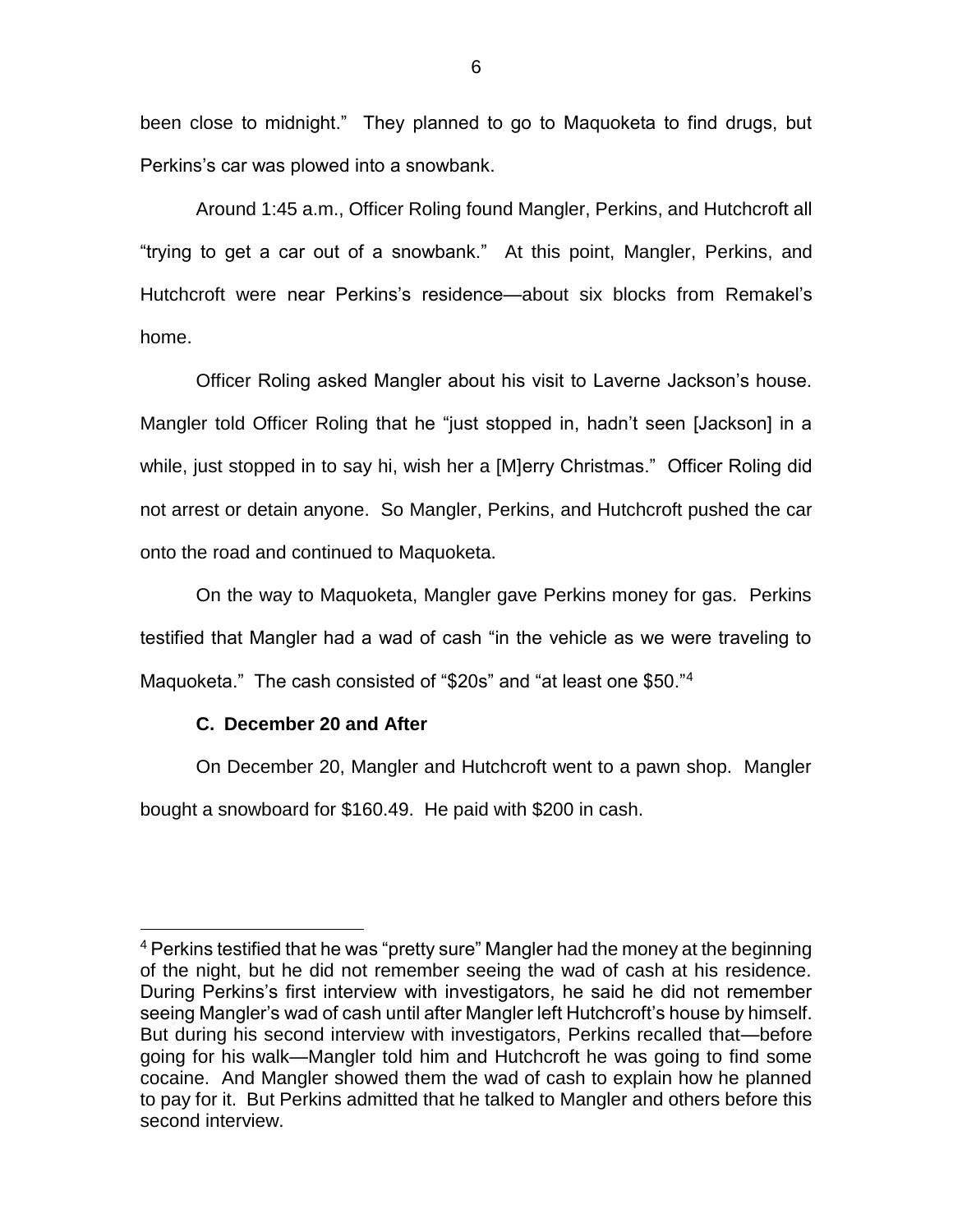The pair then went to Diamond Jo's casino. Mangler paid in cash and even loaned cash to Hutchcroft. In total, Mangler spent at least \$400 in cash—but likely much more—in the twenty-four hours immediately following his walk alone in Bellevue on the night of December 19.

Investigators looked into Mangler's finances. On December 19 at 2:23 p.m., Mangler sent a Facebook message that said "I have no money yet." That same day, Mangler sent another Facebook message at 4:44 p.m. asking someone for money. Mangler had approximately \$3 in a checking account on December 19. And he had \$11 in a savings account. Mangler was receiving unemployment payments of \$379 per week—but the payment issued on December 19 was not received or cashed until three or four days later.

Investigators seized a pair of Mangler's shoes. The seized shoes appeared to match the shoes Mangler was seen wearing in Diamond Jo's security camera footage from December 20. A DCI criminologist compared the footwear impressions found in Remakel's home to Mangler's shoes. Here is how he explained his findings to the jury:

Upon completion of my examination, there were six [footwear impressions] that [in] my opinion . . . the left shoe could have made. There were five that the right shoe could have made. There were four that were just of similar sole design, but due to the limited nature of those impressions, nothing further could be stated. And then there were twelve that were not made by that pair of shoes.

He added that "[a]nother shoe could have made those [impressions] . . . [but it] would have to be awfully close to that design." Also, the jury was shown the crime scene footwear impressions with a transparent overlay of Mangler's shoe pattern. So the jurors could make their own assessment.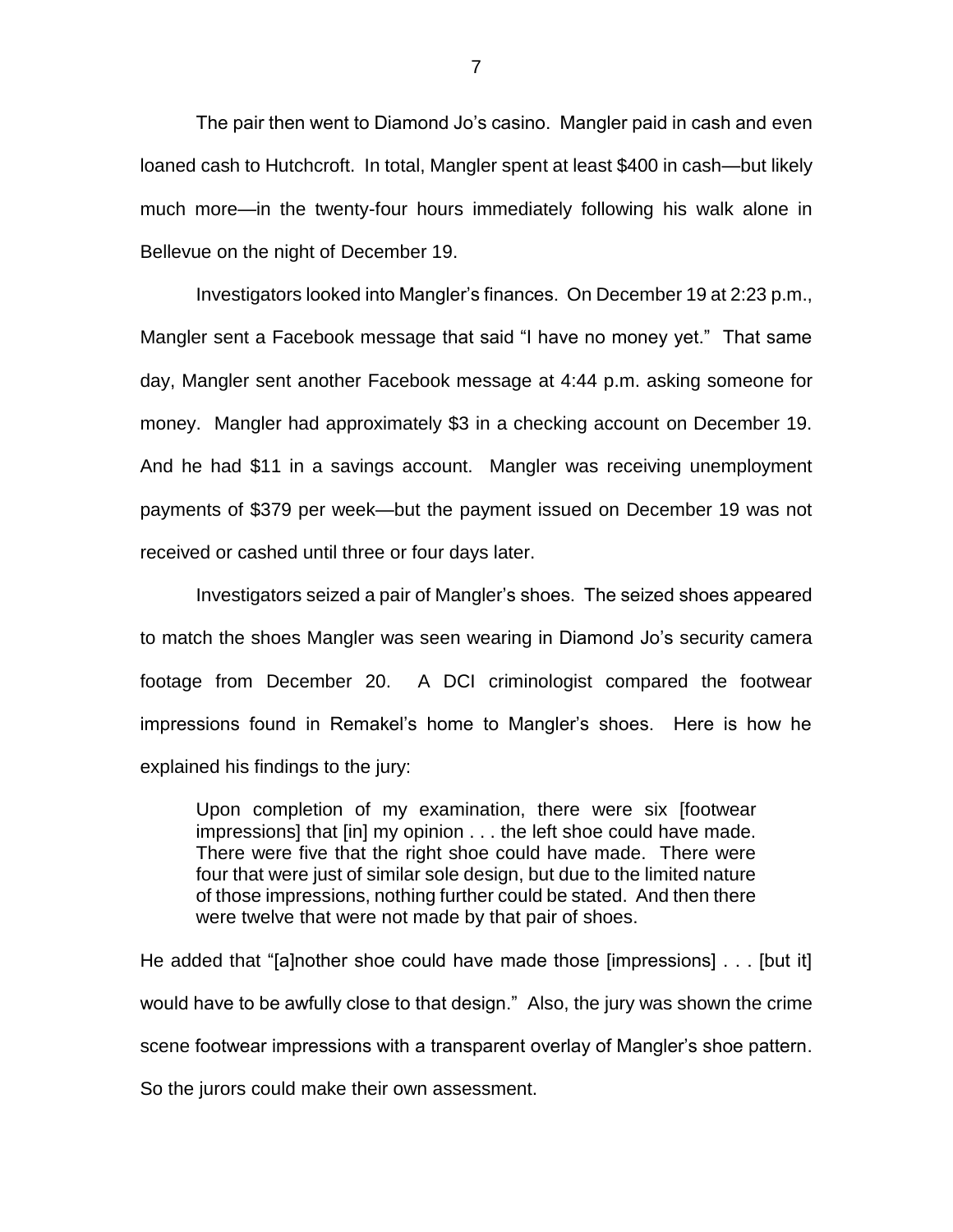Investigators found blood on the tongue of Mangler's right shoe. DNA testing confirmed the blood was Remakel's.

The State charged Mangler with first-degree murder for killing Remakel. A jury found Mangler guilty of second-degree murder.

#### **II. Analysis**

On appeal, Mangler challenges: (1) the sufficiency of the evidence, (2) jury instruction twenty-nine, (3) exclusion of the word "manslaughter" in a voicemail message, and (4) denial of his motion for a new trial. We address each in turn.

#### **A. Sufficiency of the Evidence**

Mangler first contends the State did not prove "beyond a reasonable doubt Mangler was the person who killed Remakel." He claims "[t]here was no evidence that specifically tied Mangler to the death of Remakel." And Mangler draws our attention to eight alleged shortcomings in the State's case: (1) no blood or DNA evidence links Mangler to the crime scene; (2) Mangler's shoe print was not unique, and it is not a perfect match with the footwear impressions at Remakel's home; (3) there were no identifiable fingerprints at the crime scene; (4) although Mangler gave a pill to Perkins on the night of December 19, there is no evidence it came from Remakel's home; (5) there is no proof Mangler had no money before he walked around in Bellevue on the night of December 19; (6) Mangler's family testified that he was his normal self during the week leading up to Christmas; (7) because Perkins and Hutchcroft were intoxicated on the night of December 19, their testimony about the duration of Mangler's absence is untrustworthy; and (8) two witnesses allegedly entered Remakel's home after December 19 and did not see anything unusual.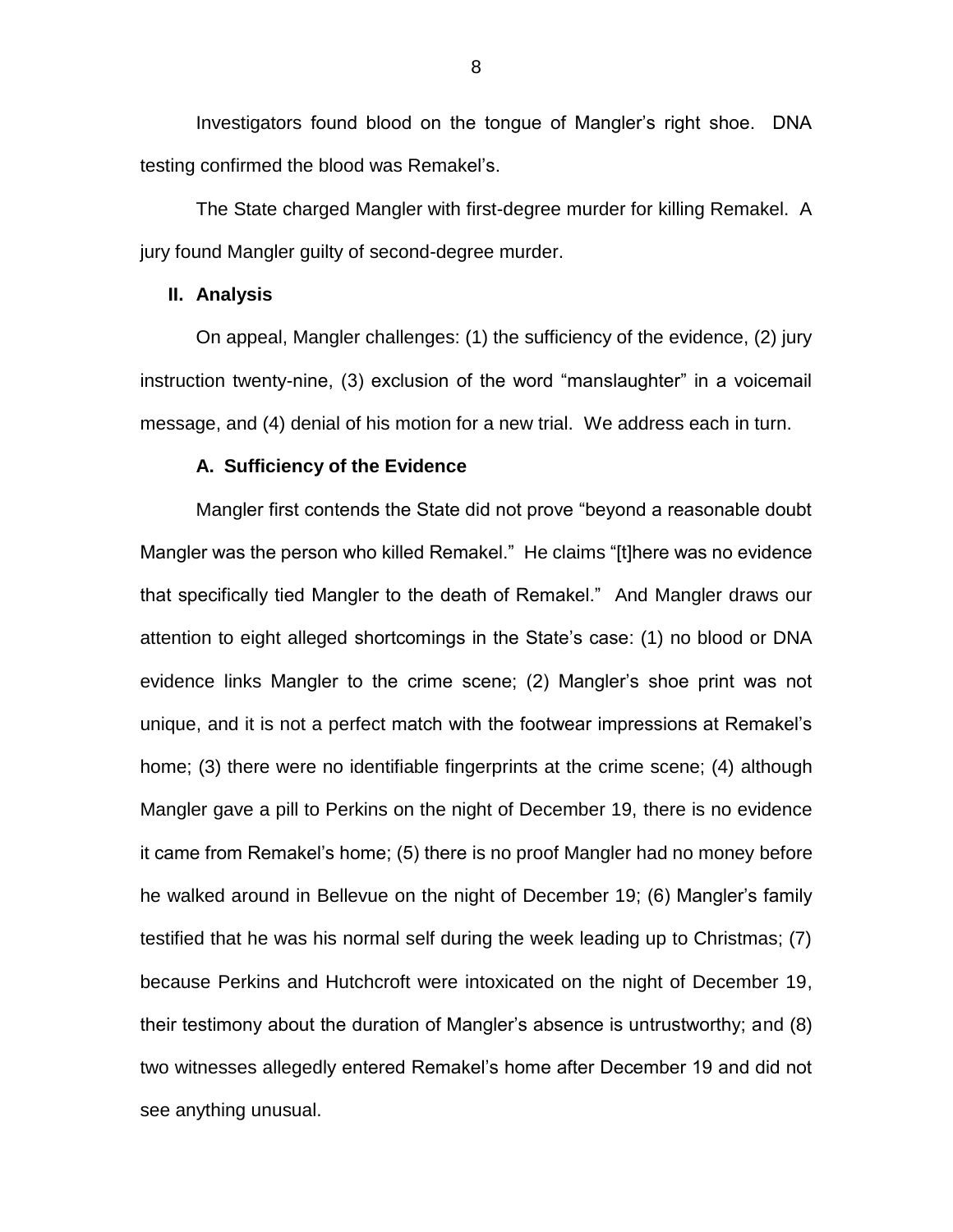Under Iowa law though, we will "uphold a verdict if substantial evidence supports it." *State v. Quinn*, 691 N.W.2d 403, 407 (Iowa 2005); *see State v. Kelso-Christy*, 911 N.W.2d 663, 666 (Iowa 2018) ("We review the sufficiency of the evidence for correction of errors at law."). Evidence is "substantial if it would convince a rational fact finder the defendant is guilty beyond a reasonable doubt." *State v. Meyers*, 799 N.W.2d 132, 138 (Iowa 2011). "We view the evidence in the light most favorable to the State, including all legitimate inferences and presumptions that may fairly and reasonably be deduced from the record." *State v. Soboroff*, 798 N.W.2d 1, 5 (Iowa 2011). We make no distinction between direct and circumstantial evidence. *See Kelso-Christy*, 911 N.W.2d at 668 ("Direct and circumstantial evidence are equally probative." (citation omitted)).

Our review has revealed ample evidence—some direct, some circumstantial—that Mangler killed Remakel on December 19 or December 20, 2016. In brief summary, evidence supporting the verdict shows: (1) Remakel's blood was found on the tongue of Mangler's shoe; (2) Mangler's shoe prints were similar to the footwear impressions on Remakel's floors and doors; (3) Mangler attempted to hide from police the fact that he was in Bellevue on December 19 and December 20; (4) Mangler had opportunity to kill Remakel—he was in Bellevue, on his own, just five blocks from Remakel's home, in the same general timeframe that investigators believe Remakel was murdered; (5) Mangler had a motive to kill Remakel—he seemed to have no money early in the evening on December 19, he knew Remakel kept cash and prescriptions on hand, and he wanted drugs; and (6) after walking around on his own in Bellevue near Remakel's home, Mangler had a sudden influx of cash, which he spent at a pawn shop and casino the very next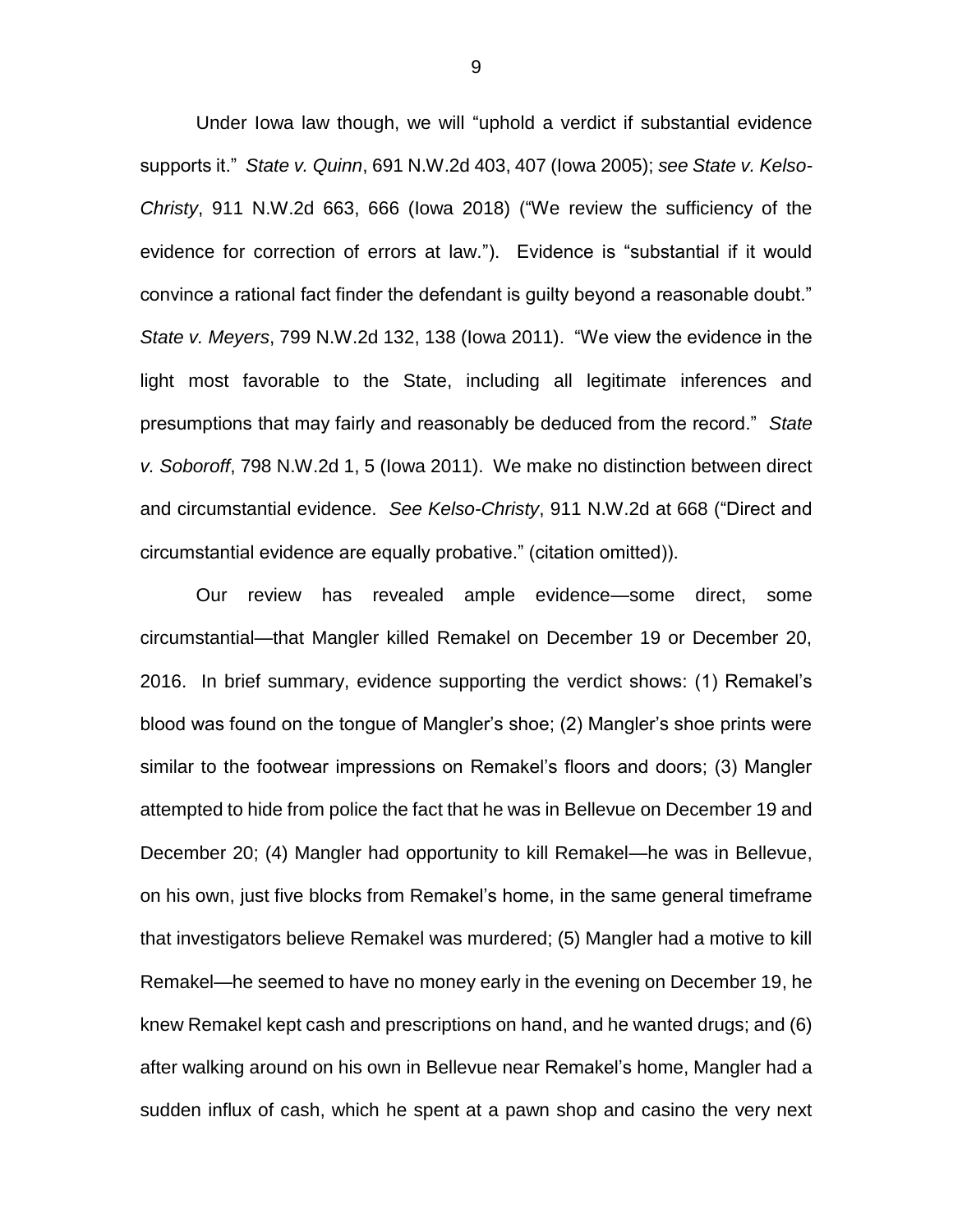day. From this evidence, the jury could reasonably connect the dots and conclude Mangler was Remakel's killer beyond a reasonable doubt. *See Meyers*, 799 N.W.2d at 138. Sufficient evidence supports the jury's verdict.

#### **B. Jury Instruction Twenty-Nine**

Mangler next contends that "[t]he district court erroneously combined the instruction that murder in the second degree does not require specific intent with the general intent instruction." He claims that "[t]he combined instruction . . . is misleading and confuses the malice aforethought" standard. Specifically, he asserts that giving a definition of general intent and tying it to second-degree murder "creates a danger that the jury will apply the general intent instruction . . . to murder in the second degree as a whole," and "apply general intent concepts to the malice aforethought instruction."

We generally "review challenges to jury instructions for correction of errors at law." *Alcala v. Marriott Int'l, Inc.*, 880 N.W.2d 699, 707 (Iowa 2016) (citation omitted). But we do not believe Mangler's appellate argument was preserved for our review. It is true that, during trial, Mangler objected to jury instruction twentynine.<sup>5</sup> But his argument now is different from his objection at trial. This is what he said at trial:

<sup>&</sup>lt;sup>5</sup> Instruction twenty-nine stated:

Murder in the Second Degree does not require a specific intent to kill another person.

Concerning only the charge of Murder in the Second Degree, you are instructed that in order to commit a crime a person must intend to do an act which is against the law. While it is not necessary that a person knows the act is against the law, it is necessary that the person was aware he was doing the act and he did it voluntarily, not by mistake or accident. You may, but are not required to, conclude a person intends the natural results of his acts.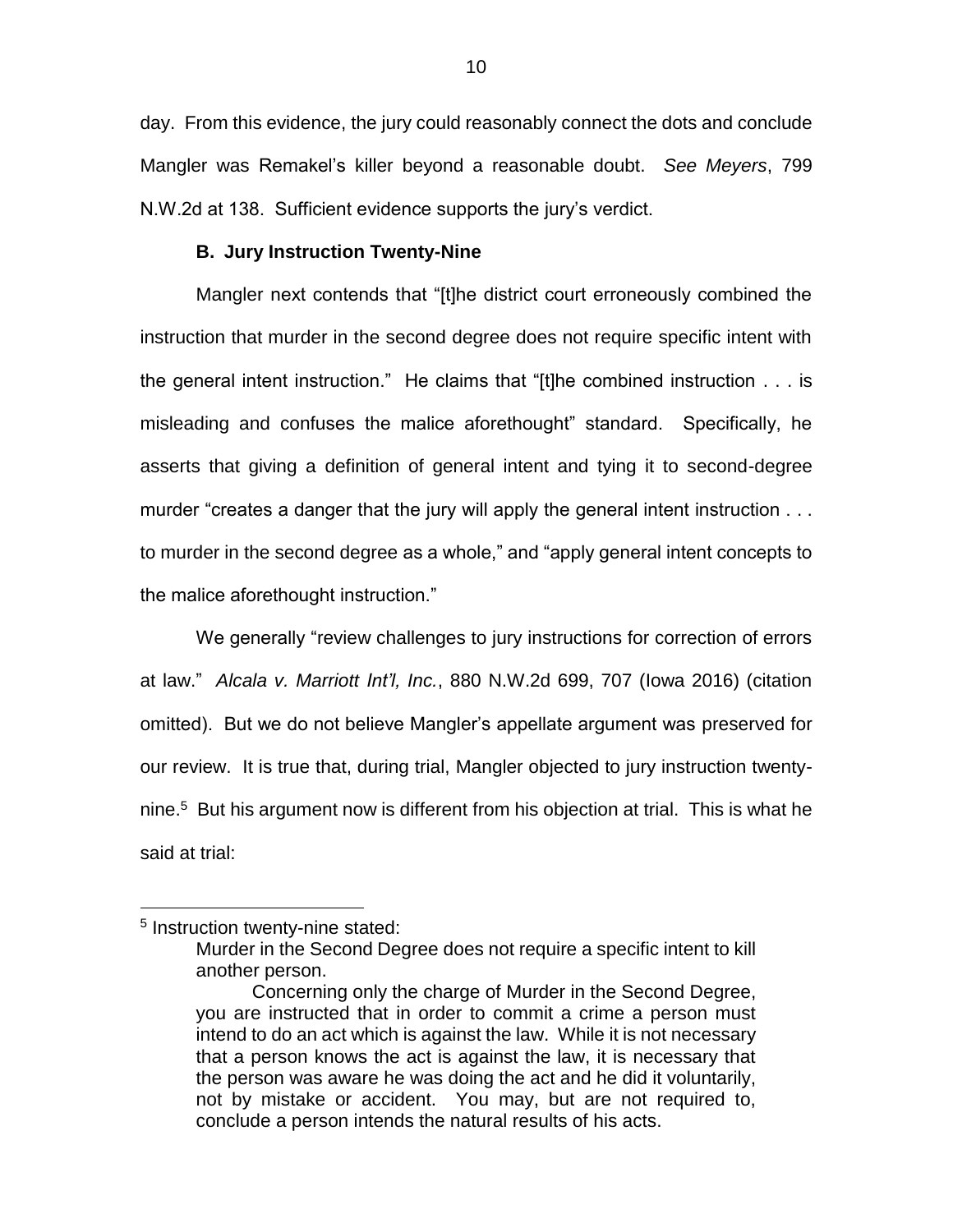The second paragraph of [instruction twenty-nine] tells the jury essentially that murder in second degree is a general intent crime, which is what current case law clearly states. However, I believe that case law is in error and, in fact, murder in the second degree is actually a specific intent crime.

. . . . ... [The jury] should not be instructed that it's a general intent crime.

This objection—that the law should be changed—is not the same as Mangler's argument on appeal—that the instruction was confusing. And "[i]t is a fundamental doctrine of appellate review that issues must ordinarily be both raised and decided by the district court before we will decide them on appeal." *Bank of Am., N.A. v. Schulte*, 843 N.W.2d 876, 883 (Iowa 2014) (citation omitted). Because Mangler did not raise—and the district court did not rule on—Mangler's current argument, Mangler failed to preserve error.

As a fallback position, Mangler claims that "[t]o the extent error is not preserved, Mangler was denied the effective assistance of counsel."<sup>6</sup> "To establish [a] claim of ineffective assistance of counsel," the defendant must show their "trial counsel failed to perform an essential duty and counsel's failure resulted in

 $\overline{a}$  $6$  Generally, "ineffective assistance of counsel claims are best resolved by postconviction proceedings to enable a complete record to be developed and afford trial counsel an opportunity to respond to the claim." *State v. Truesdell*, 679 N.W.2d 611, 616 (Iowa 2004). Here, however, the record is sufficient for our analysis.

We also recognize Iowa Code section 814.7 was recently amended to provide in pertinent part: "An ineffective assistance of counsel claim in a criminal case shall be determined by filing an application for postconviction relief" and "shall not be decided on direct appeal from the criminal proceedings." *See* 2019 Iowa Acts ch. 140, § 31 (codified at Iowa Code § 814.7 (2020)). In *State v. Macke*, however, our supreme court held these amendments "apply only prospectively and do not apply to cases pending on July 1, 2019." 933 N.W.2d 226, 235 (Iowa 2019). Therefore, we conclude the amendments "do not apply" to this case, which was pending on July 1, 2019. *See id.*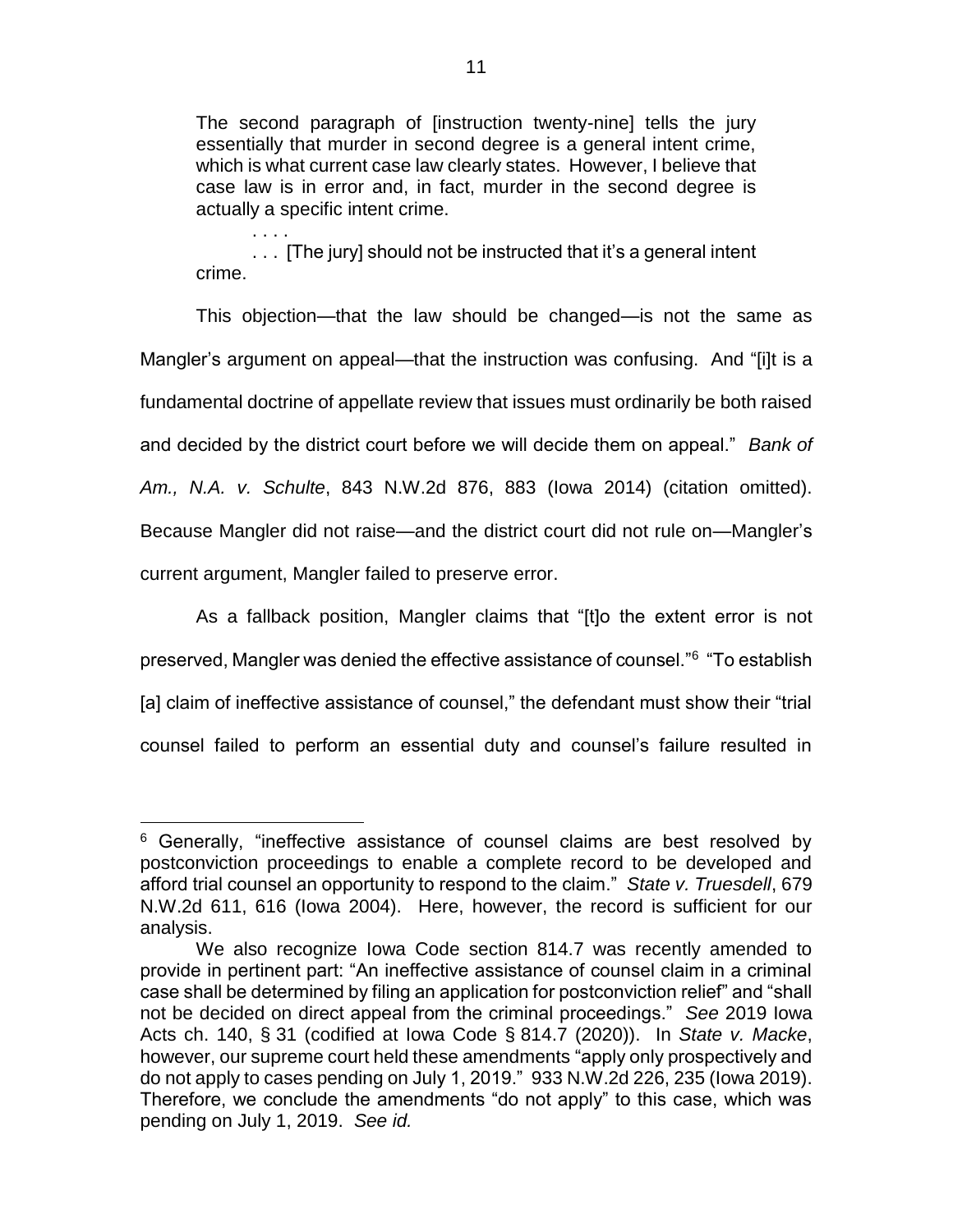constitutional prejudice." *State v. Walker*, 935 N.W.2d 874, 881 (Iowa 2019). If a defendant fails to show *Strickland*<sup>7</sup> prejudice, it is not necessary for the court to consider whether counsel breached an essential duty. *See King v. State*, 797 N.W.2d 565, 574 (Iowa 2011) ("In this case, however, it is not necessary to decide the issue of whether King's counsel provided inadequate assistance because, upon our review of the entire record, we conclude that King has failed to show prejudice as required under the *Strickland* test."). "To establish" *Strickland* prejudice—also referred to as "constitutional prejudice"—"the defendant is required to show 'that counsel's errors were so serious as to deprive the defendant of a fair trial, a trial whose result is reliable.'" *Walker*, 935 N.W.2d at 881 (citation omitted). "It is not enough for the defendant to show that the errors had [only] some . . . effect on the outcome of the proceeding." *Id.* (alteration in original) (citation omitted). "Rather, '[t]he defendant must show that there is a reasonable probability that, but for counsel's unprofessional errors, the result of the proceeding would have been different.'" *Id.* (alteration in original) (citation omitted).

We conclude Mangler cannot show *Strickland* prejudice. The marshalling instruction on second-degree murder required the State to prove malice aforethought. A separate instruction gave this correct definition of malice aforethought: "'Malice aforethought' is a fixed purpose or design to do some physical harm to another which exists before the act is committed. It does not have to exist for any particular length of time." *See, e.g.*, *State v. Buenaventura*, 660 N.W.2d 38, 49 (Iowa 2003) ("'Malice aforethought is a fixed purpose or design to

<sup>7</sup> *Strickland v. Washington*, 466 U.S. 668, 687 (1984).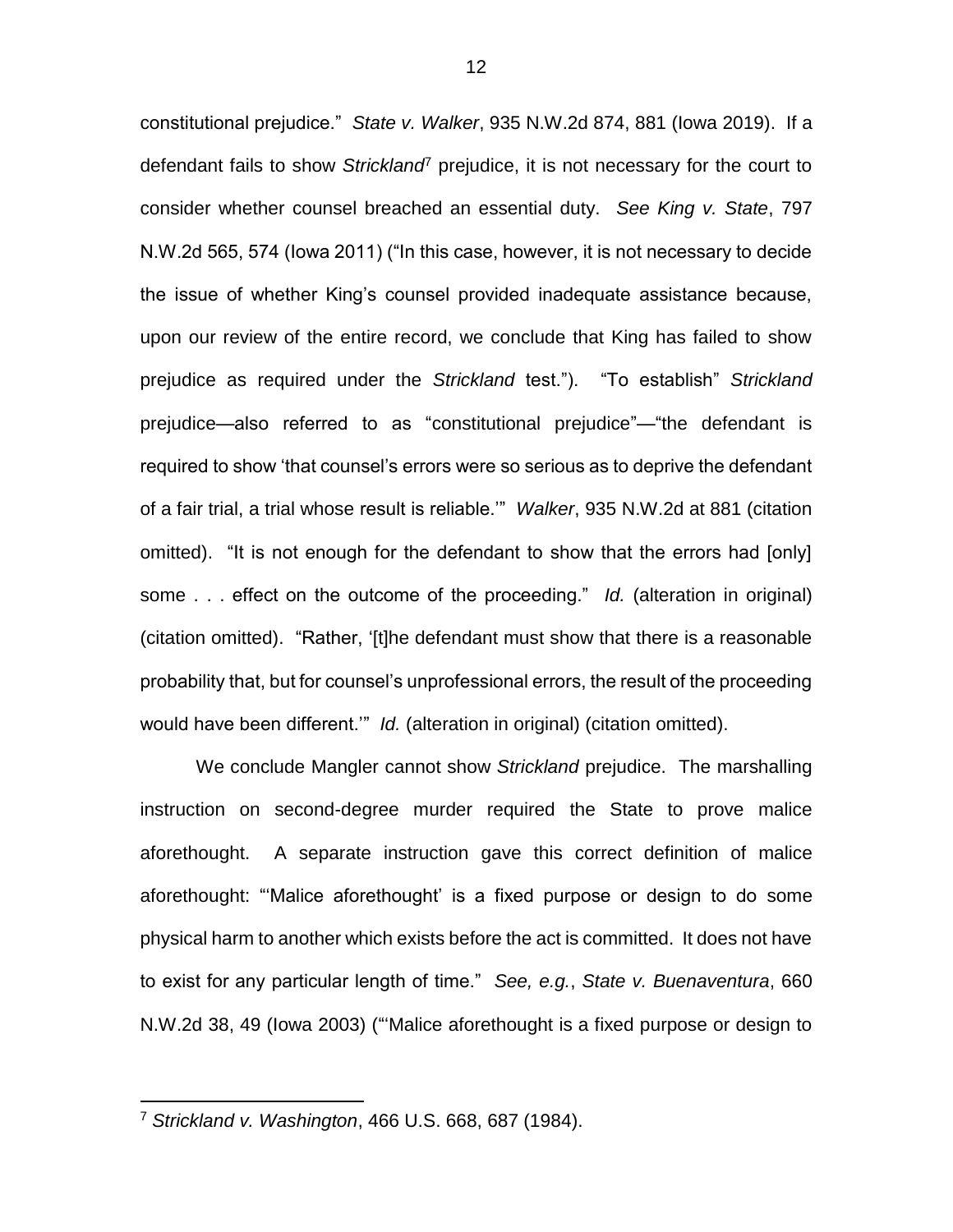do some physical harm to another that exists before the act is committed.' Like premeditation, '[i]t does not have to exist for any particular length of time.'" (alteration in original) (citation omitted)). And the jury was instructed that any time "the State must prove something, it must be by evidence beyond a reasonable doubt." So jurors were instructed that, unless the State proved malice aforethought beyond a reasonable doubt, they could not return a verdict finding Mangler guilty of second-degree murder. We presume the jury followed those instructions. *See Kinseth v. Weil-McLain*, 913 N.W.2d 55, 73 (Iowa 2018).

Moreover, as Mangler concedes, the fighting issue in this case was the offender's *identity*. It was more about who the offender was and much less about whether the offender had bad intentions. The offender inflicted "thirty-two sharpforce injuries" on Remakel. This repetitive stabbing left no serious question as to whether the offender acted with malice aforethought, "a fixed purpose or design to do some physical harm to another which exists before the act is committed." Even assuming "a fixed purpose or design to do some physical harm" had not yet formed before the first stab, it surely must have formed by the time the offender stabbed Remakel for the second time—or the fifth time—or the tenth time—or the fifteenth time—or the twentieth time—or the thirtieth time—or surely by the thirty-second time the offender stabbed Remakel with a sharp object. So once the jury determined Mangler was the offender, the jury would almost certainly conclude Mangler acted with malice aforethought.

In short, we see no "reasonable probability that, but for" counsel's failure to object to the jury instructions given, "the result of the proceeding would have been

13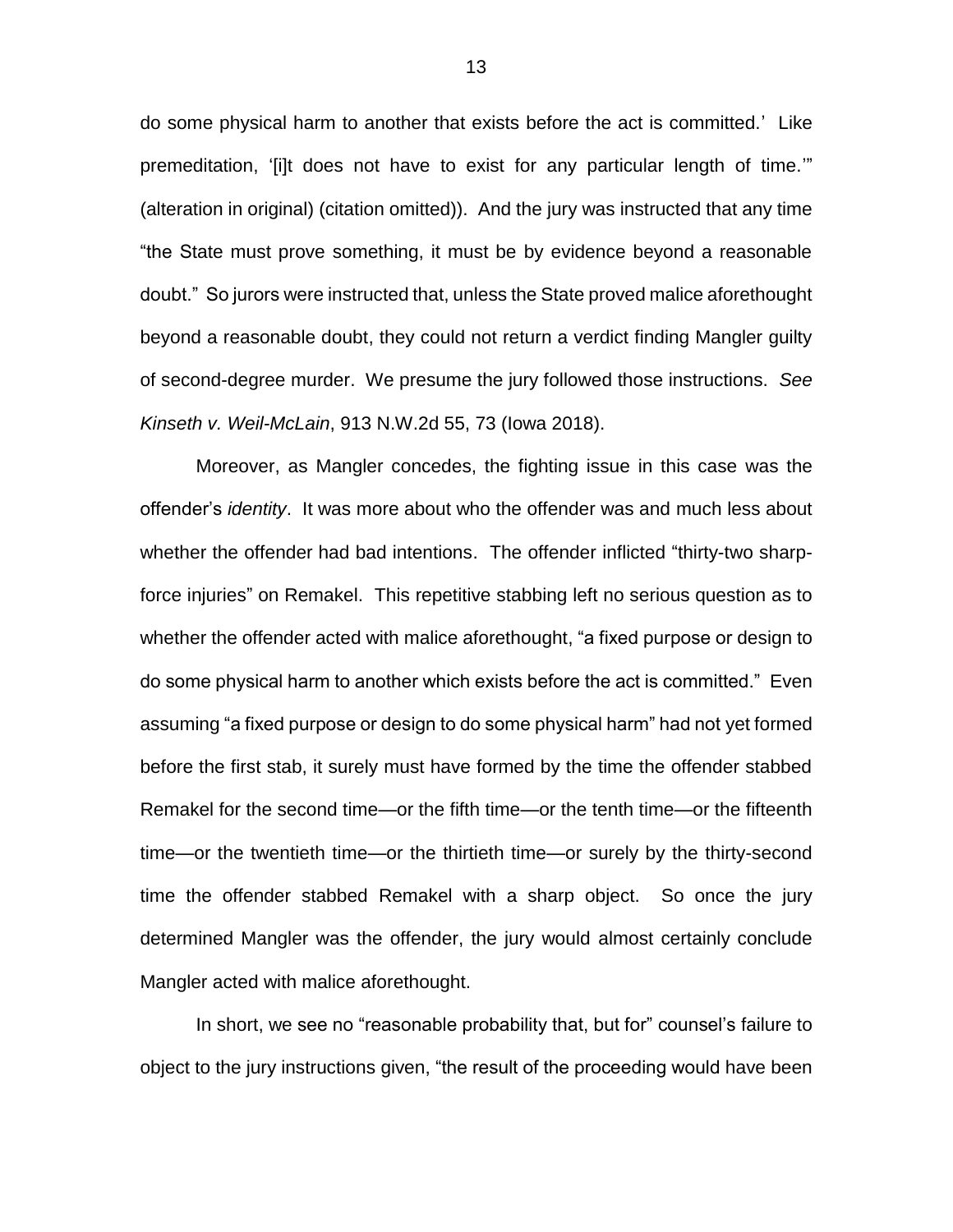different." *Walker*, 935 N.W.2d at 881 (citation omitted). Accordingly, we decline to grant relief on Mangler's ineffective-assistance claim.

# **C. Exclusion of Voicemail Message**

Next Mangler draws our attention to Joe Rogge, a Bellevue resident who was known to rummage through trash.<sup>8</sup> On December 16—three days before Remakel was likely murdered—Rogge left a voicemail for Mary Bartels. In it, Rogge said the word "manslaughter." But the voicemail did not mention anything connecting it to Remakel.

Mangler sought to introduce the voicemail at trial. He argued it was relevant because it "suggest[s] that [Rogge] might have been responsible for Mr. Remakel's death, and he's a person of interest that should have been investigated thoroughly." The court excluded the voicemail, ruling:

I do think it's hearsay, but I also don't believe that it's relevant. It occurred before the homicide. There's no stated connection to the victim in the message. I do think that the potential prejudice outweighs the probative value, which is almost nonexistent, and frankly, given the availability of inquiry into the investigation concerning Mr. Rogge,<sup>[9]</sup> I don't see how keeping this out prejudices your client, so I'm going to keep it out.

On appeal, Mangler argues the district court erred in excluding the voicemail

on hearsay grounds. But Mangler does not attack the additional grounds on which

<sup>&</sup>lt;sup>8</sup> When officers interviewed Rogge at his apartment, he showed them a monitor and hard drive he took from Remakel's trash. The officers did not search the residence, but Rogge let them look into his backpack where they found razor blades and a surgical scalpel. Rogge told officers that he would "never put [the] scalpel into flesh."

 $9$  Rogge was investigated by officers and interviewed three times. He was unable to give officers a timeline of his activities during the week before Christmas, but there were no reports that Rogge was near Remakel's home on December 19 or December 20.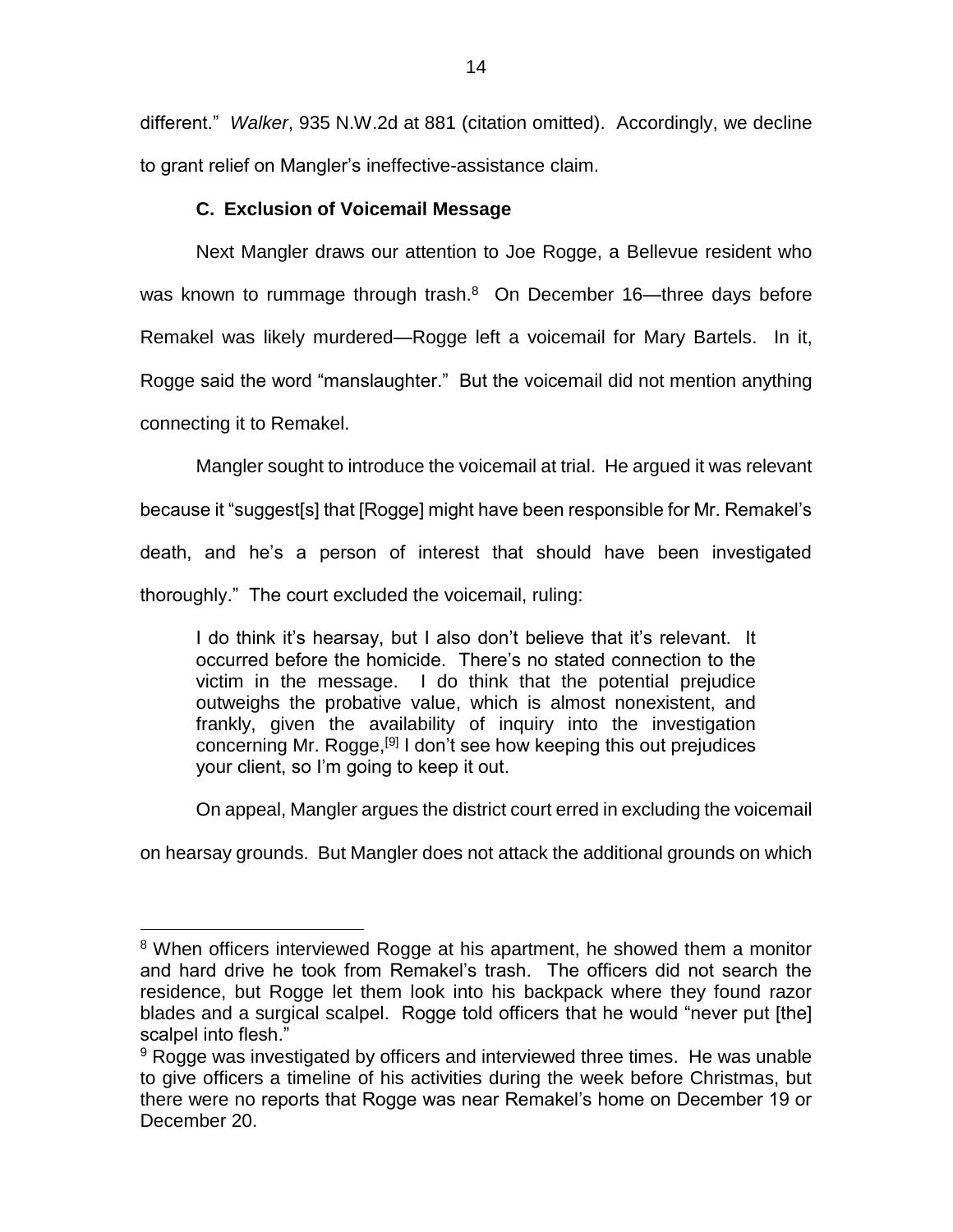the district court excluded the voicemail, namely, relevance and "that the potential prejudice outweighs the probative value," if any. And we believe exclusion was authorized by Iowa Rule of Evidence 5.403. Rule 5.403 grants the court discretion to exclude evidence if "its probative value is substantially outweighed" by the "danger" of "unfair prejudice, confusing the issues, misleading the jury, undue delay, wasting time, or needlessly presenting cumulative evidence." Because "[w]eighing probative value against prejudicial effect is not an exact science, . . . we give a great deal of leeway to the trial judge who must make this judgment call." *State v. Einfeldt*, 914 N.W.2d 773, 784 (Iowa 2018) (internal quotation marks omitted) (citation omitted). And on this record, we see no abuse of discretion in the court's decision to exclude the mere fact Rogge said the word "manslaughter"—without any connection to Remakel—in a voicemail. Because we affirm on this ground, we need not decide whether our hearsay rules provide an additional basis to exclude the voicemail. *See Tate v. Derifield*, 510 N.W.2d 885, 887 (Iowa 1994) ("On appeal we may affirm the district court ruling upon any ground raised in district court . . . .").

#### **D.** *Brady* **Violation**

Finally, Mangler contends the district erred in denying his motion for new trial. In his motion, Mangler alleged a *Brady* violation, meaning the State prevented Mangler's access to favorable evidence that was relevant to his defense. *See* 373 U.S. at 87. However, like the district court, we do not believe Mangler has shown grounds for relief.

Mangler's motion focuses on Tina Trenkamp. On December 23, Trenkamp and Heather Merrick took an evening walk near Remakel's street. They saw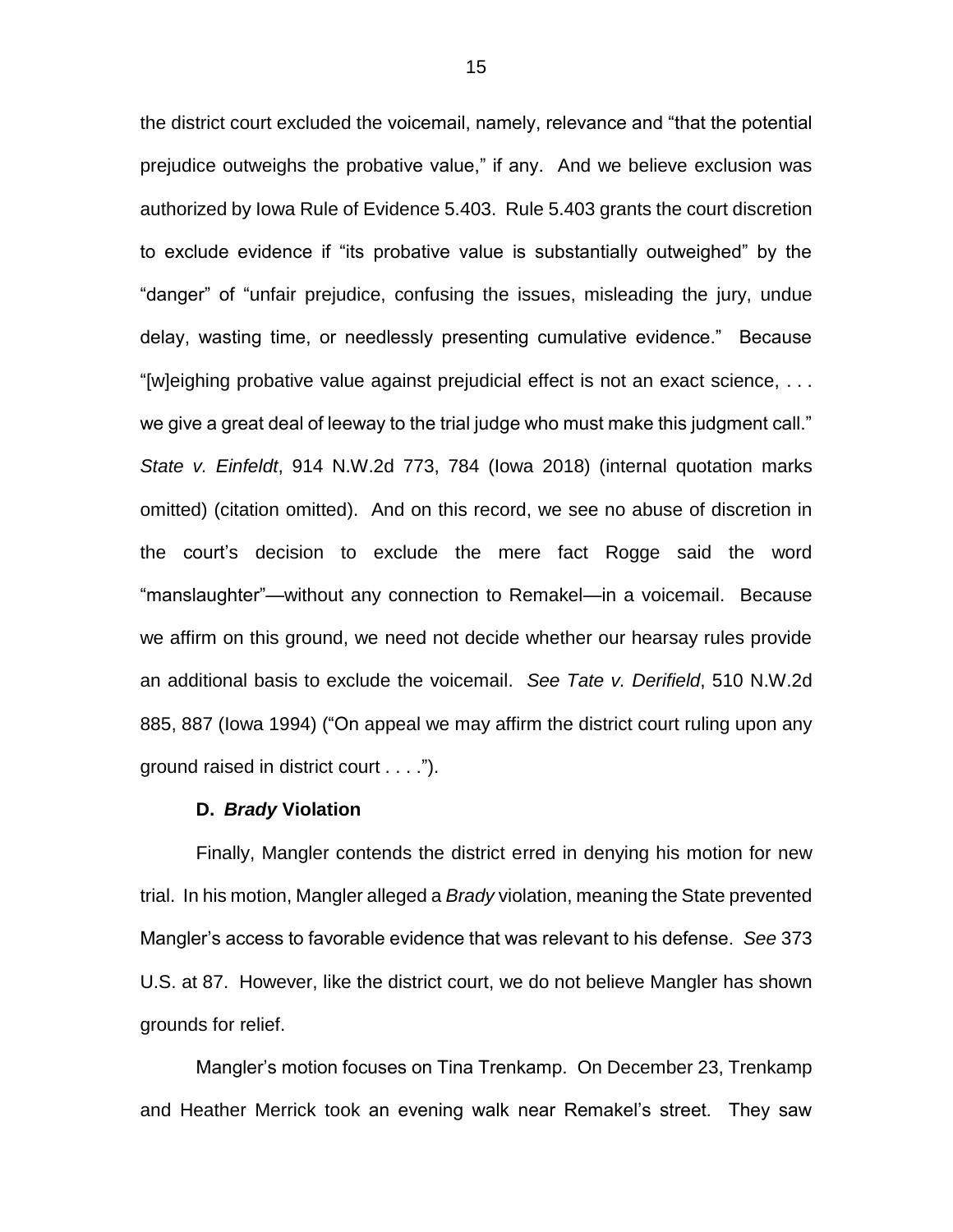Rogge walking back and forth in front of Remakel's home. This was not an especially uncommon encounter: Rogge was known to sort through trash cans. Trenkamp and Merrick frequently ran into Rogge on their walks.

Soon after the discovery of Remakel's death, Officer Kilburg interviewed Trenkamp. She told Kilburg about her work at a hardware store where Remakel had shopped. Kilburg asked Trenkamp what Remakel bought or didn't buy, how he paid for items, and whether the store delivered items. Officer Kilburg included this information in his investigation report.

At a hearing on Mangler's motion for new trial, Trenkamp testified she wasn't sure whether or not she also told Kilburg about her December 23 sighting of Rogge. Here is an excerpt from her testimony:

Q. Is it possible you didn't tell Josh Kilburg at that time? A. I'm beginning to believe maybe I didn't. Maybe I told him I need to talk to [Mangler's attorney], and somewhere in my brain it stuck that I talked to him and I didn't. I don't know.

Prior to trial, Mangler's counsel subpoenaed Trenkamp. Counsel intended to have Trenkamp testify about Remakel's shopping habits as reflected in Kilburg's report.

When Trenkamp received the subpoena, she did not know what it was for. So she called Officer Kilburg to ask.<sup>10</sup> Kilburg responded it was probably about the hardware store. But Trenkamp said she thought it was about seeing Rogge on December 23. Kilburg did not know what Trenkamp was talking about. So, after they got off of the phone, Kilburg went back through his notes and the audio

<sup>&</sup>lt;sup>10</sup> The record does not pinpoint with certainty when the phone call between Trenkamp and Officer Kilburg occurred.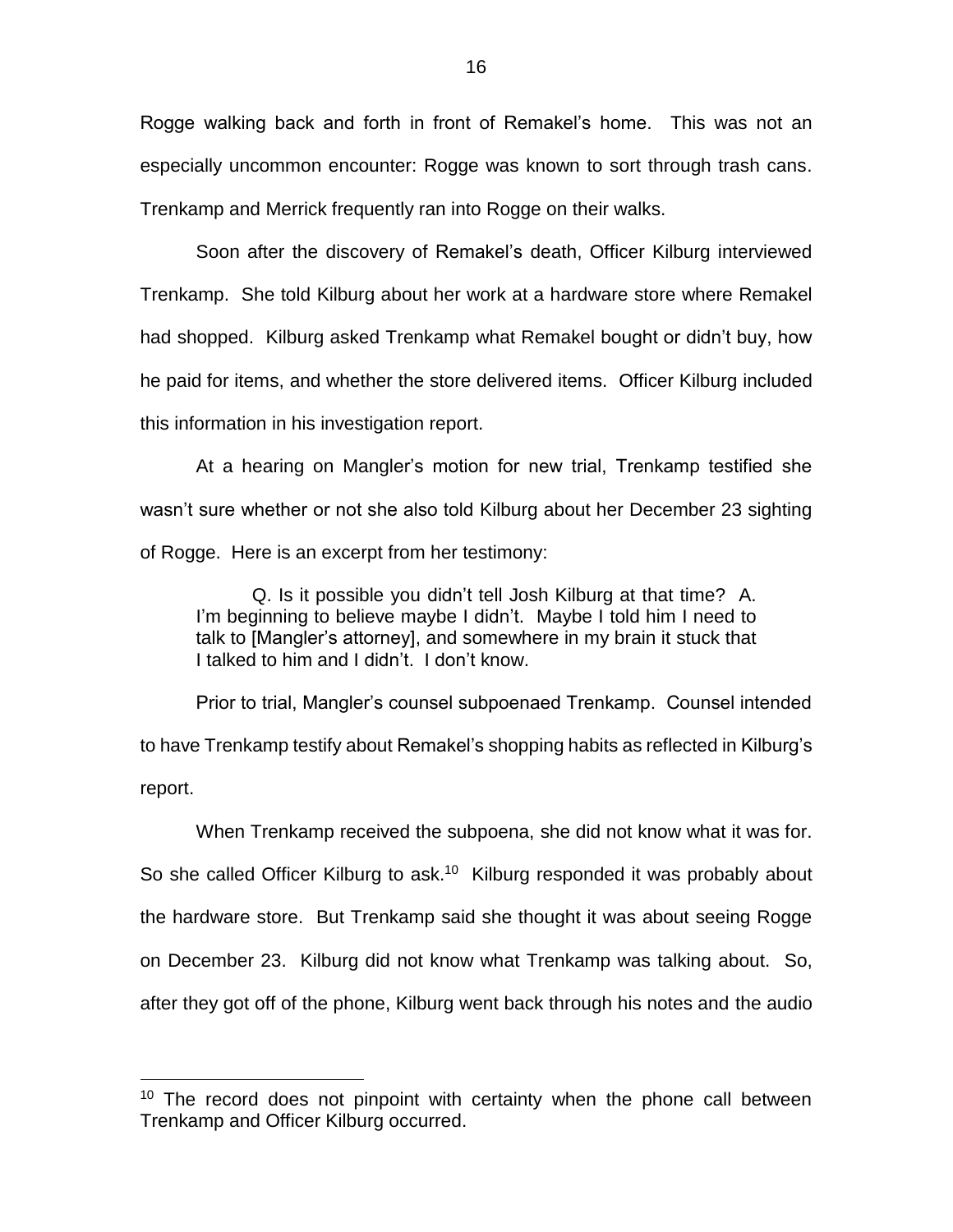recording of his interview with Trenkamp. He found no mention of the Rogge sighting. So Kilburg called Trenkamp back. He told her to tell Mangler's defense team what she knew. He also told the prosecutor what Trenkamp said. They assumed Trenkamp would talk to defense counsel before testifying.

As it turned out though, Mangler's counsel chose not to have Trenkamp testify. Nor did counsel interview Trenkamp. So counsel did not learn of Trenkamp's Rogge sighting before or during trial.

After the verdict, a third party contacted counsel and shared Trenkamp's information. Mangler then moved for a new trial based on newly discovered evidence. At a hearing on the motion, Mangler presented testimony from Kilburg, Trenkamp, and two other witnesses. Mangler claimed the "State violated *Brady* when it failed to reveal exculpatory information provided to Officer Kilburg prior to trial that Rogge was walking back and forth in front of Remakel's residence." The court denied Mangler's motion.

Our review is de novo. *State v. Jones*, 817 N.W.2d 11, 15 (Iowa 2012). "To establish a *Brady* violation has occurred," Mangler was required to "prove by a preponderance of the evidence '(1) the prosecution suppressed evidence; (2) the evidence was favorable to the defendant; and (3) the evidence was material to the issue of guilt.'" *DeSimone v. State*, 803 N.W.2d 97, 103 (Iowa 2011) (quoting *Harrington v. State*, 659 N.W.2d 509, 516 (Iowa 2003)). It is the prosecutor's duty to disclose exculpatory information, even if the accused has not requested it. *Harrington*, 659 N.W.2d at 522. But "if the defendant either knew or should have known of the essential facts permitting him to take advantage of the evidence, the